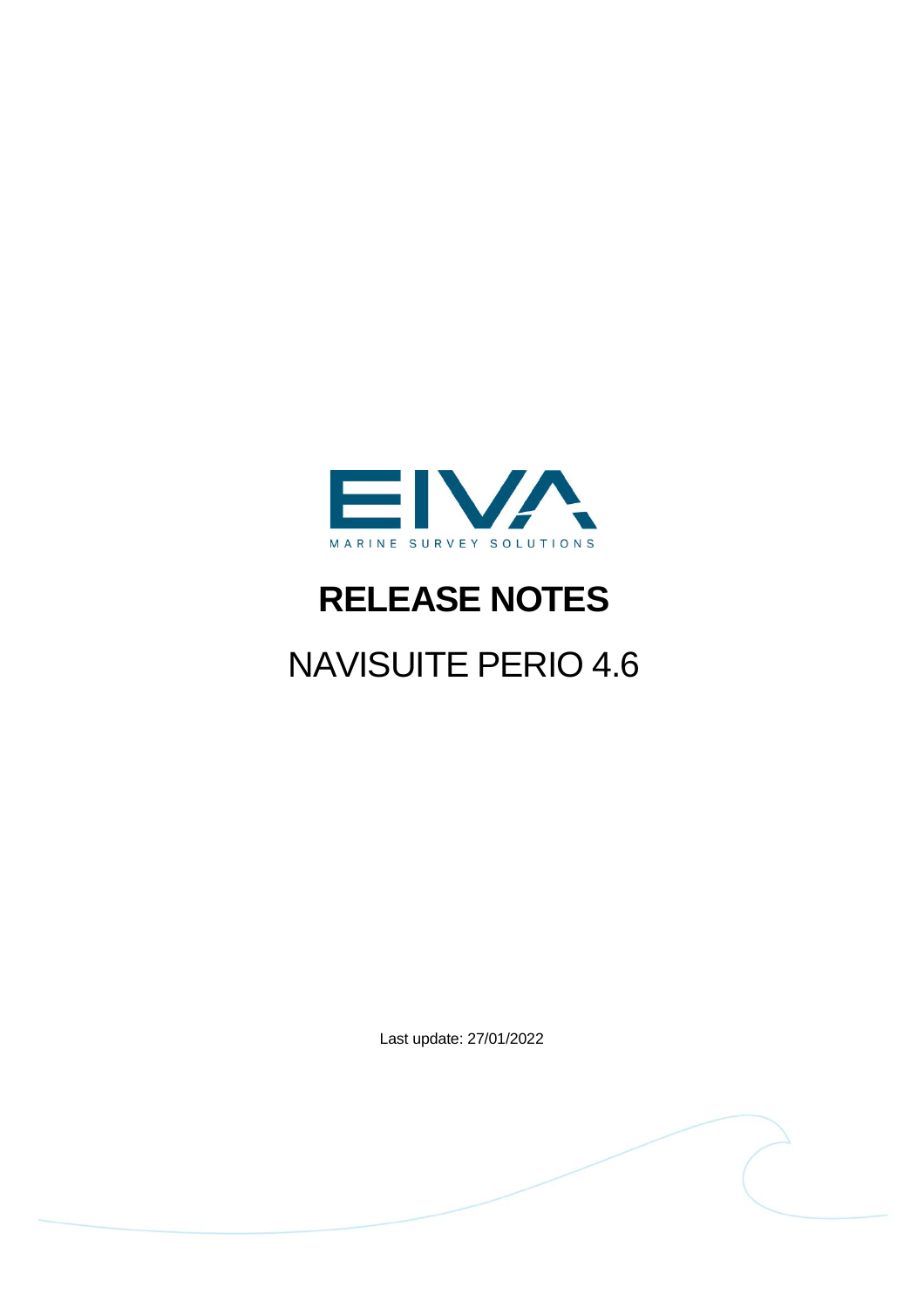

# **Contents**

| 1              |       |  |  |  |  |  |  |
|----------------|-------|--|--|--|--|--|--|
| $\overline{2}$ |       |  |  |  |  |  |  |
|                | 2.1   |  |  |  |  |  |  |
|                | 2.1.1 |  |  |  |  |  |  |
|                | 2.1.2 |  |  |  |  |  |  |
|                | 2.1.3 |  |  |  |  |  |  |
|                | 2.2   |  |  |  |  |  |  |
|                | 2.3   |  |  |  |  |  |  |
|                | 2.3.1 |  |  |  |  |  |  |
|                | 2.3.2 |  |  |  |  |  |  |
|                | 2.3.3 |  |  |  |  |  |  |
|                | 2.4   |  |  |  |  |  |  |
|                | 2.4.1 |  |  |  |  |  |  |
|                | 2.4.2 |  |  |  |  |  |  |
|                | 2.4.3 |  |  |  |  |  |  |
|                | 2.4.4 |  |  |  |  |  |  |
|                | 2.5   |  |  |  |  |  |  |
|                | 2.6   |  |  |  |  |  |  |
|                | 2.7   |  |  |  |  |  |  |
|                | 2.8   |  |  |  |  |  |  |
|                | 2.9   |  |  |  |  |  |  |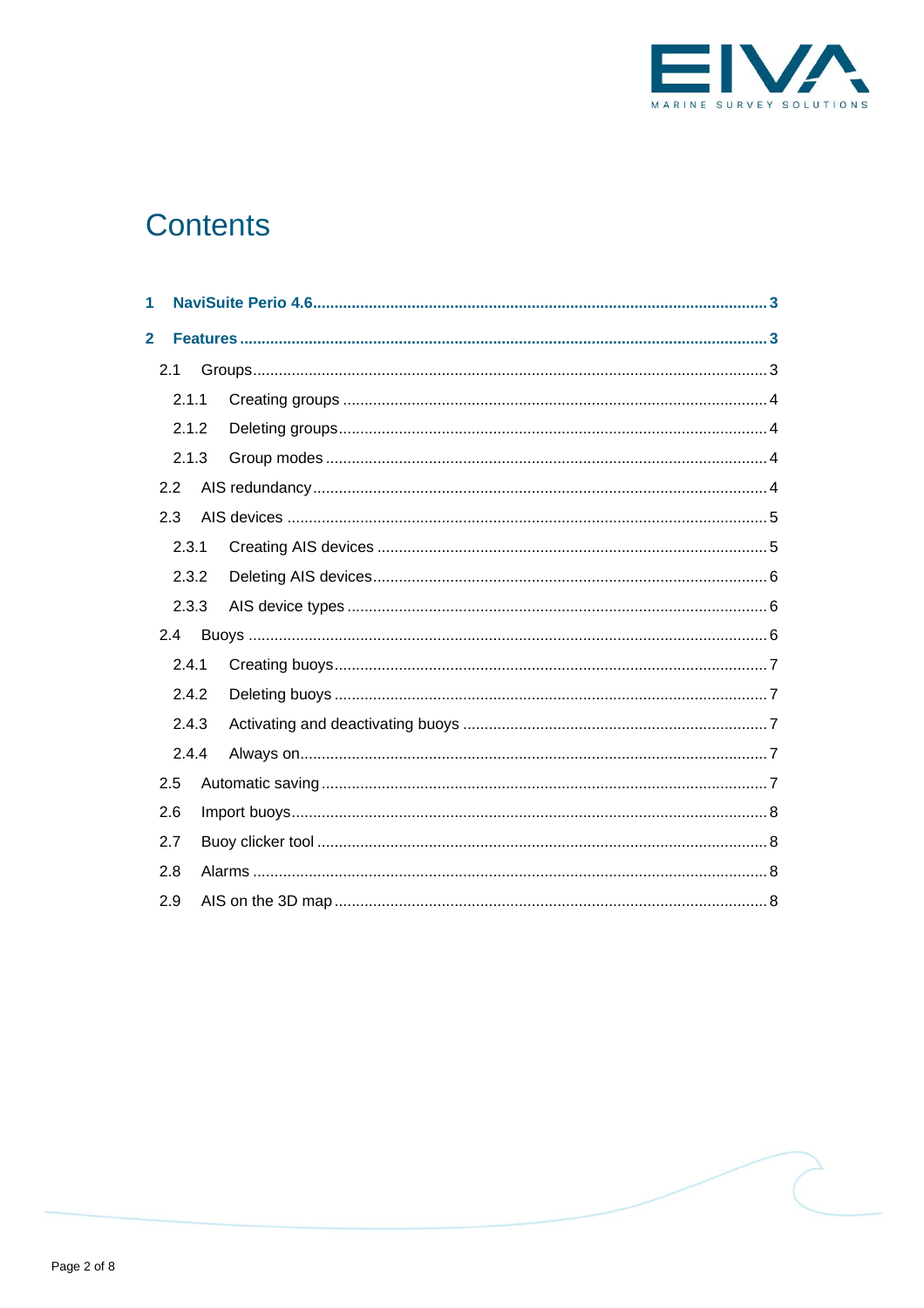

# <span id="page-2-0"></span>1 NaviSuite Perio 4.6

**NaviSuite Perio 4.6** offers a unique approach to navigational aiding by enabling you to accurately deploy a varying number of virtual buoys that appear correctly on AIS displays on nearby vessels.



<span id="page-2-1"></span>Figure 1 The data flow of NaviSuite Perio – the software connects to AIS devices which then send signals to vessels and other AIS devices

# 2 Features

<span id="page-2-2"></span>**NaviSuite Perio** comes with many features that are simple and intuitive to use.

# 2.1 Groups

Groups are an important part of **NaviSuite Perio**, and at least one group is required for **NaviSuite Perio** to function. A group should be understood as a physical collection of AIS devices, ie AIS devices which are physically close should be part of the same group. This means a group will function as a container for AIS devices, as well as buoys which are on those AIS devices.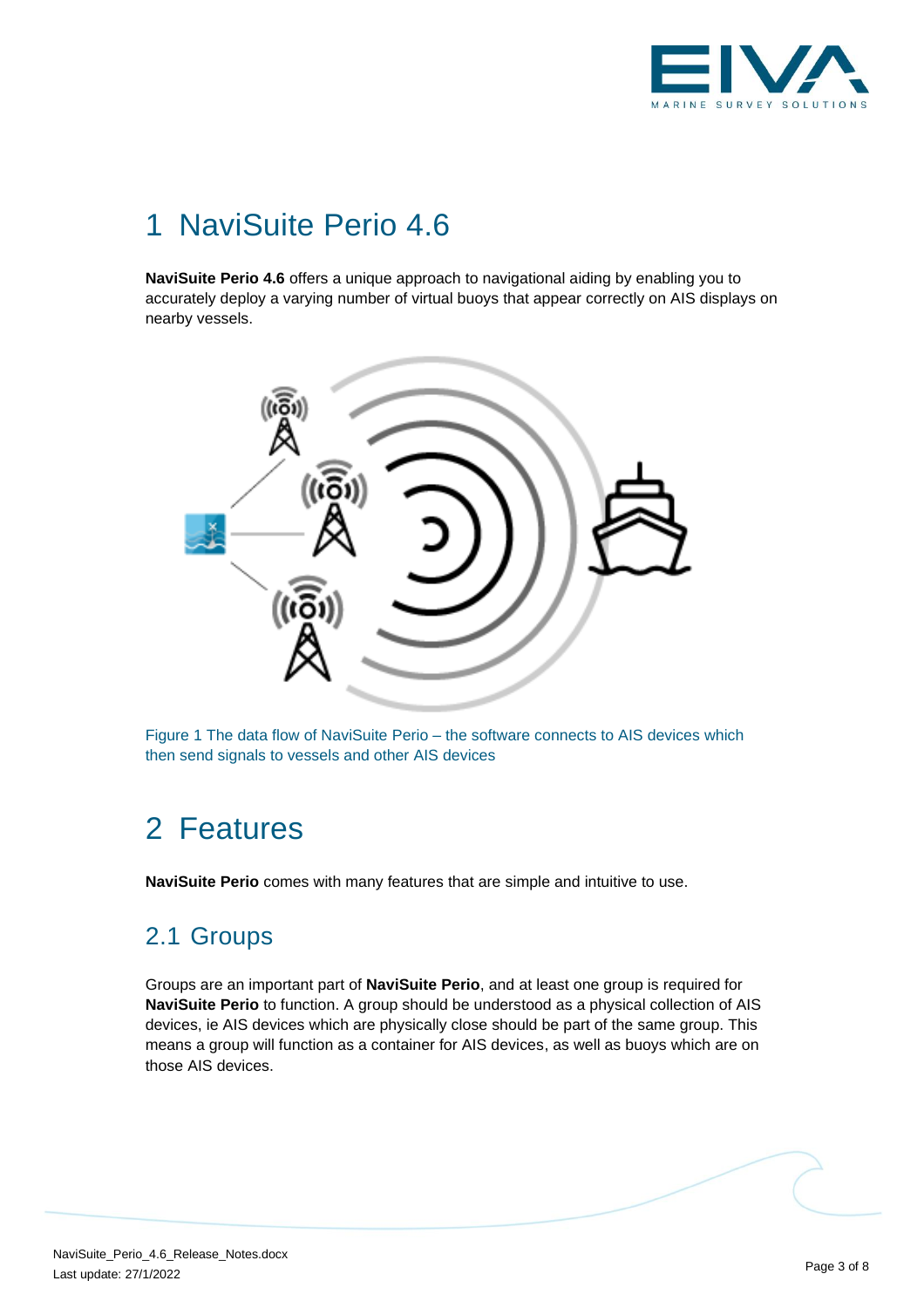

#### <span id="page-3-0"></span>**2.1.1 Creating groups**

Up to 200 groups are supported, however, for typical setups, one will generally suffice. More groups should only be created if the setup has AIS devices in different locations, eg to aid navigation over longer distances.

|         |           | × |   |           |
|---------|-----------|---|---|-----------|
| Group 1 |           |   |   |           |
|         | Automatic |   | ◡ | Automatic |
| 50      |           |   |   | Manual    |
| 200     |           |   |   |           |
|         |           |   |   |           |
| Reset   | Cancel    |   |   |           |
|         |           |   |   |           |

<span id="page-3-1"></span>Figure 2 Create Group window

#### **2.1.2 Deleting groups**

Groups can be deleted at will. When a group is deleted, AIS devices and buoys in it will also be deleted, this includes from **NaviSuite Perio** and from physical device. **NaviSuite Perio** will not allow you to delete a group if only one remains, as **NaviSuite Perio** must always have at least one group.

#### <span id="page-3-2"></span>**2.1.3 Group modes**

When a group is created, it will be in one of two selectable modes: **Manual** or **Automatic**. An automatic group will handle slot settings for created groups automatically. It will compute the slot settings based on two parameters which are given when an automatic group is created: expected number of buoys on the group and slots between buoys on the group. For manual groups, the slot settings will have to be entered manually.

### <span id="page-3-3"></span>2.2 AIS redundancy

**NaviSuite Perio** ensures that buoys will always be on an operational AIS device, given one is available, in its group. This means, should one of the AIS devices in the group fail, if it has any buoys on it, **NaviSuite Perio** will assign them to another operational AIS device in the group, if one exists.

A minimum of two operational AIS devices are required to have redundancy.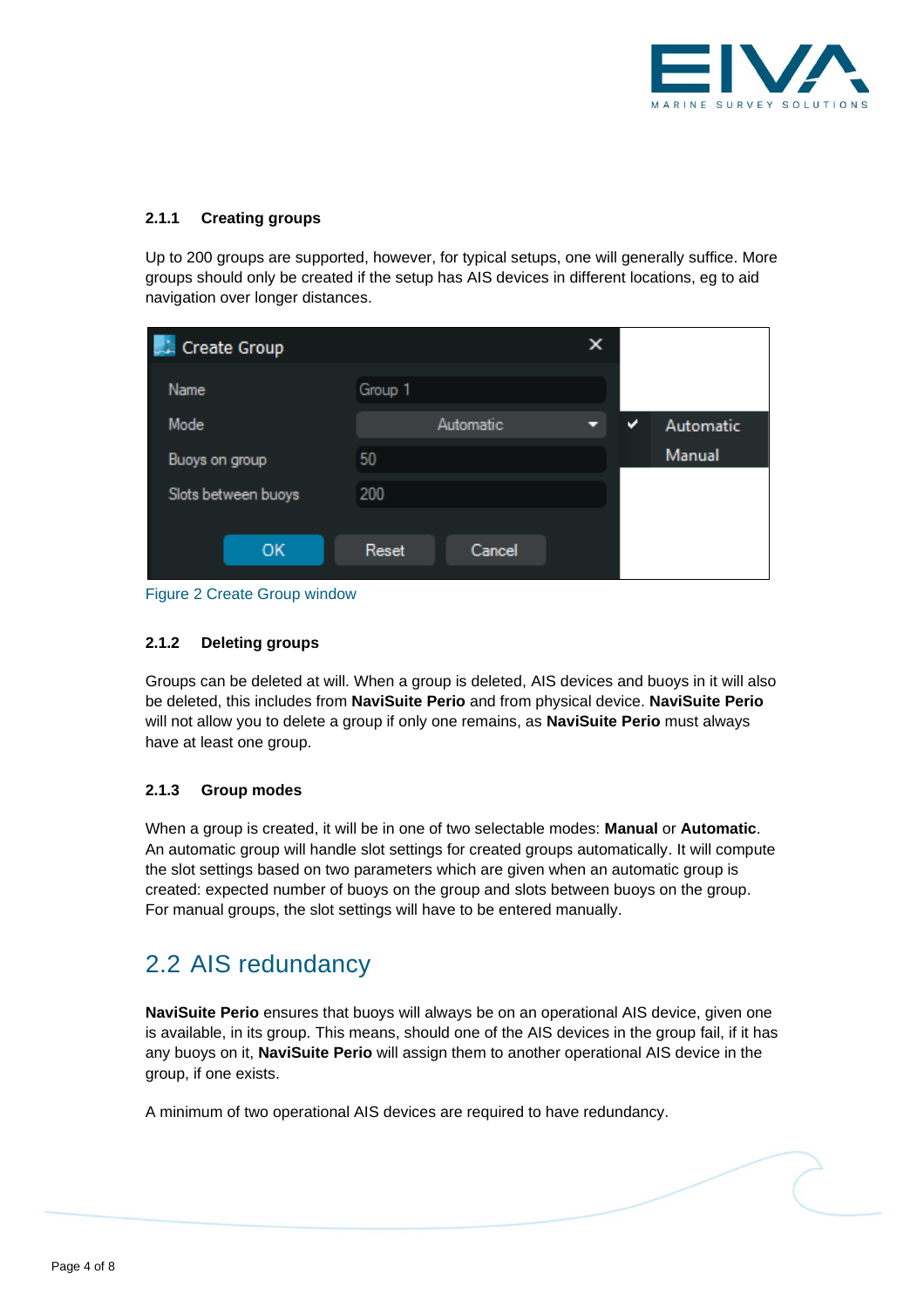

# <span id="page-4-0"></span>2.3 AIS devices

**AIS Devices** represent the connection between **NaviSuite Perio** and the physical device which will be broadcasting the AIS signals. The state of the AIS device is displayed in colour in the project tree: red, yellow, green.



Figure 3 AIS Device, displayed as red, in the project tree

• **Red**

The AIS device is not connected. Will often be accompanied by an alarm indicating that **NaviSuite Perio** is attempting to reconnect to the device.

• **Yellow**

The AIS device is connected but has not received GPS fix yet. If the device has just been turned on, it can take some minutes before GPS fix is received. Even if GPS fix has been received on the physical device, it can take up to a minute before this is forwarded to **NaviSuite Perio**.

• **Green**

The AIS device is connected and has received GPS fix. This is considered an operational AIS device by **NaviSuite Perio**.

<span id="page-4-1"></span>Buoys will only ever be assigned to AIS devices considered operational.

#### **2.3.1 Creating AIS devices**

NaviSuite Perio supports any number of AIS devices for transmitting and receiving AIS signals.



Figure 4 Adding an AIS Device (default settings)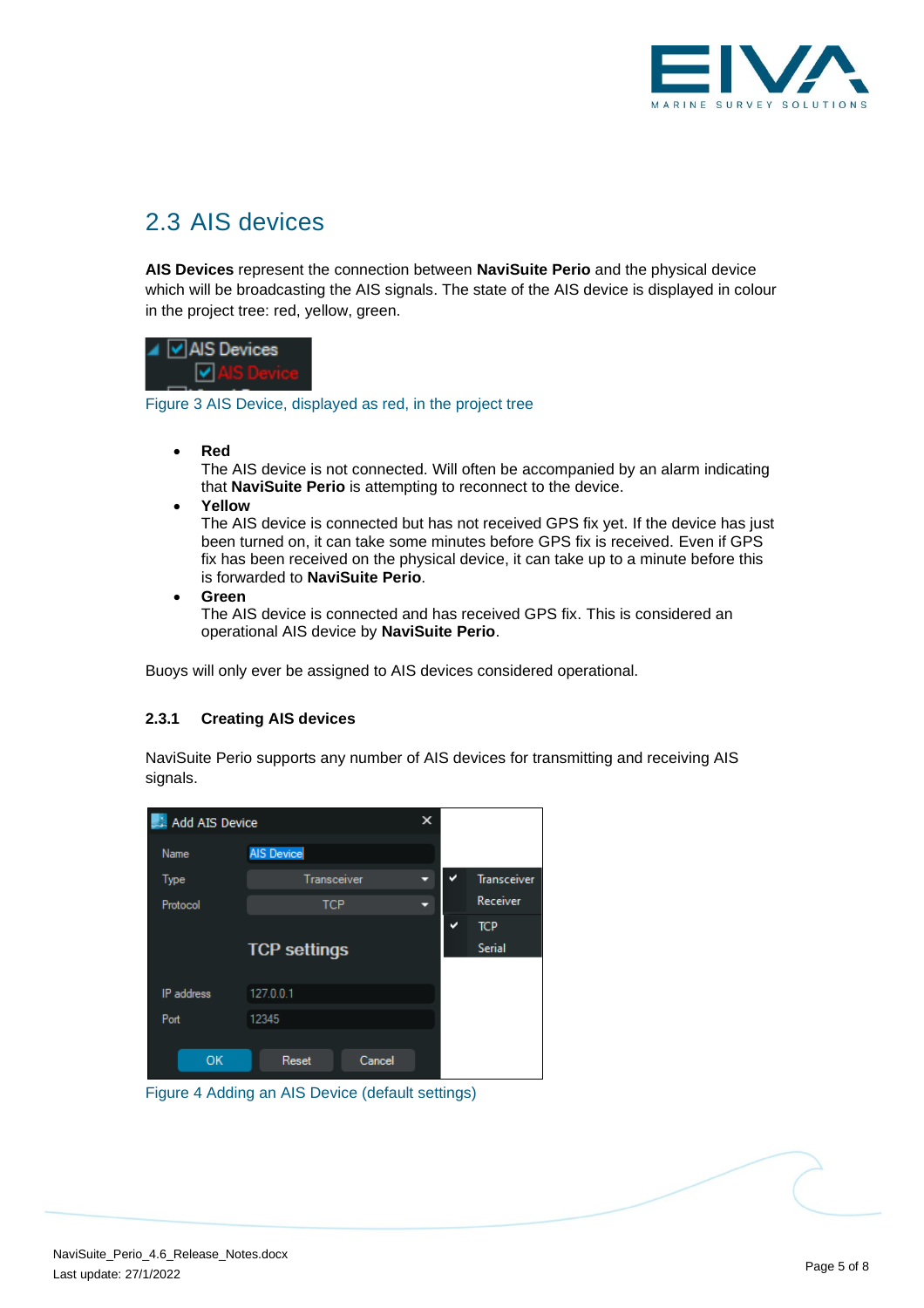

When an AIS device is created, it will immediately attempt to connect to the specified address. If it is unable to connect, it will automatically keep retrying until the AIS device is removed or until a connection is established.

<span id="page-5-0"></span>Should the connection drop at any point, it will also begin reconnecting.

#### **2.3.2 Deleting AIS devices**

AIS devices can be removed at will. When an AIS device is removed, all the buoys will be removed from the physical device but will be kept in **NaviSuite Perio** and assigned to another operational AIS device, if one exists.

#### <span id="page-5-1"></span>**2.3.3 AIS device types**

When an AIS device is created, it will have one of two selectable types: **Transceiver** or **Receiver**. **Transceiver** should be selected for devices that can both transmit and receive AIS signals. **Receiver** should be selected for devices that can only receive AIS signals.

At any point when **NaviSuite Perio** needs to automatically assign buoys to AIS devices, it will only consider devices with type **Transceiver**.

### <span id="page-5-2"></span>2.4 Buoys

Buoys represents the aid to navigation (AtoN) that will be broadcasted by the **NaviSuite Perio system**. Like the AIS devices, the state of a buoy is also represented by colours: White, Red, Green, Grey. The white, red, and green colour represents the consistency state of the buoy. The consistency state is used for quality control.



Figure 5 Buoys, displayed in red and white, in the project tree

- **White**
	- The consistency of this buoy has not been checked yet.
- **Red**

The buoy is inconsistent. This means that the buoy exists in the **NaviSuite Perio** system, but no AIS signal has been received from it. If the **NaviSuite Perio** setup consists of only one operational AIS device, all buoys will end up being red, as **NaviSuite Perio** has no way to determine whether the buoy truly exists or not.

• **Green**

The buoy is consistent. This means the buoy exists in the **NaviSuite Perio** system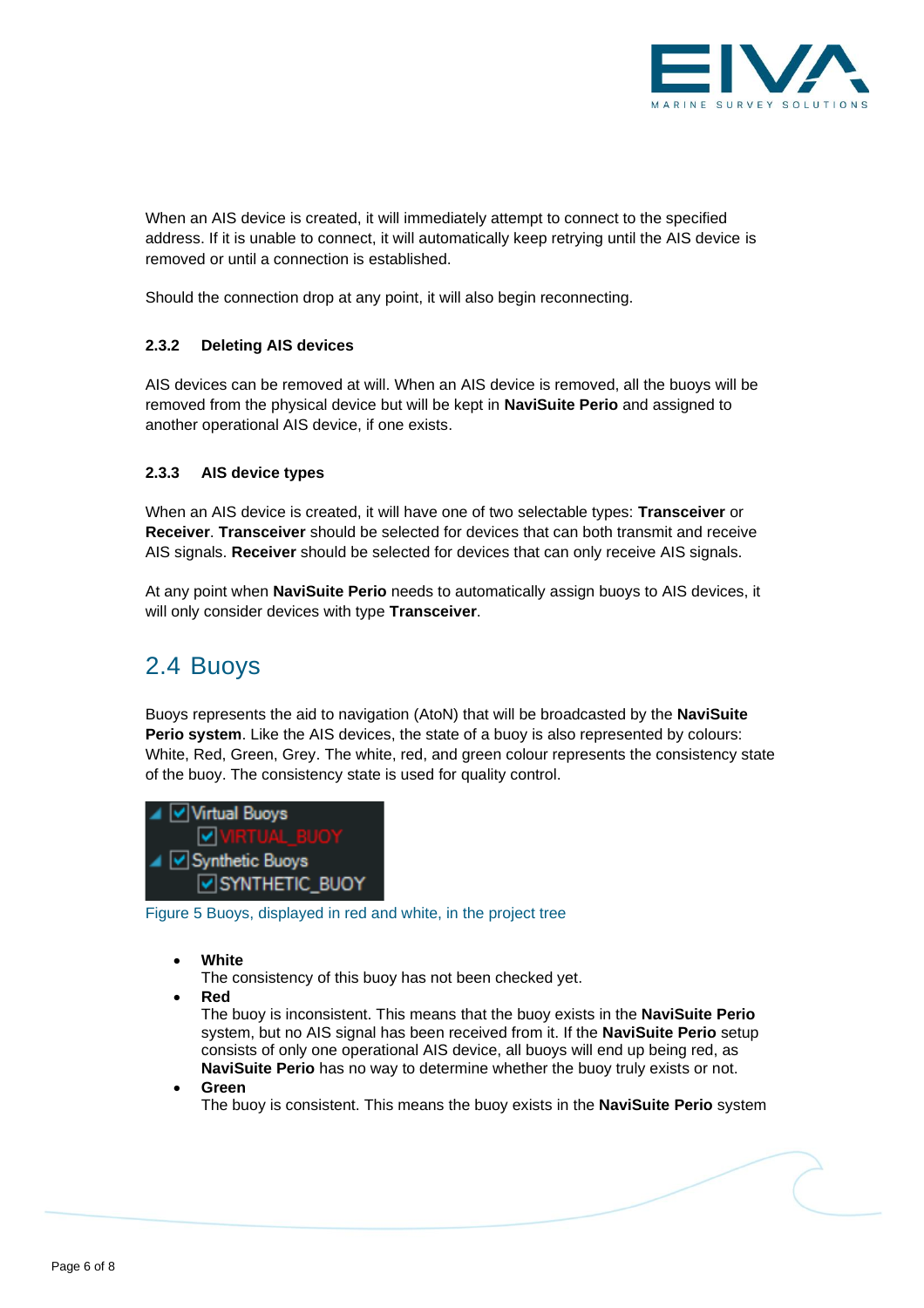

and an AIS. Green is an indication that vessels within the range of your antenna can receive the AIS signal of the buoy.

• **Grey** The buoy is inactive.

#### <span id="page-6-0"></span>**2.4.1 Creating buoys**

Two different types of buoys can be created: virtual and synthetic. They help you organise your buoys by serving two different roles: virtual buoys are for general navigation aid and synthetic buoys are for marking locations that have physical objects on them.

Depending on the mode of the group the buoy is created in, the creating process may differ a little. To create a buoy in a manual group, the slot settings will have to be entered manually during the creation process.

#### <span id="page-6-1"></span>**2.4.2 Deleting buoys**

Buoys can be deleted at will. When a buoy is deleted, it is removed from **NaviSuite Perio** and from the physical device.

#### <span id="page-6-2"></span>**2.4.3 Activating and deactivating buoys**

When a buoy is created, it will be active by default. This means, given there were no problems with the creation of the buoy, it will be broadcasted. When a buoy is deactivated, it will be removed from the AIS device, but still exist in **NaviSuite Perio** waiting to be activated.

A buoy can be activated and deactivated in numerous ways. One can deactivate just a single buoy at a time, or multiple buoys depending on the desired outcome.

#### <span id="page-6-3"></span>**2.4.4 Always on**

Buoys can be told to be always on. This means when a command to deactivate multiple buoys, eg by deactivating all buoys in a group, the buoys that are always on will ignore this request. If you are deactivating just the specific buoy that is always on, the always on tag will be ignored and the buoy will be deactivated regardless.

# <span id="page-6-4"></span>2.5 Automatic saving

Every time an action is made, eg creating a buoy or an AIS device, **NaviSuite Perio** will save the project. It is never required to save.